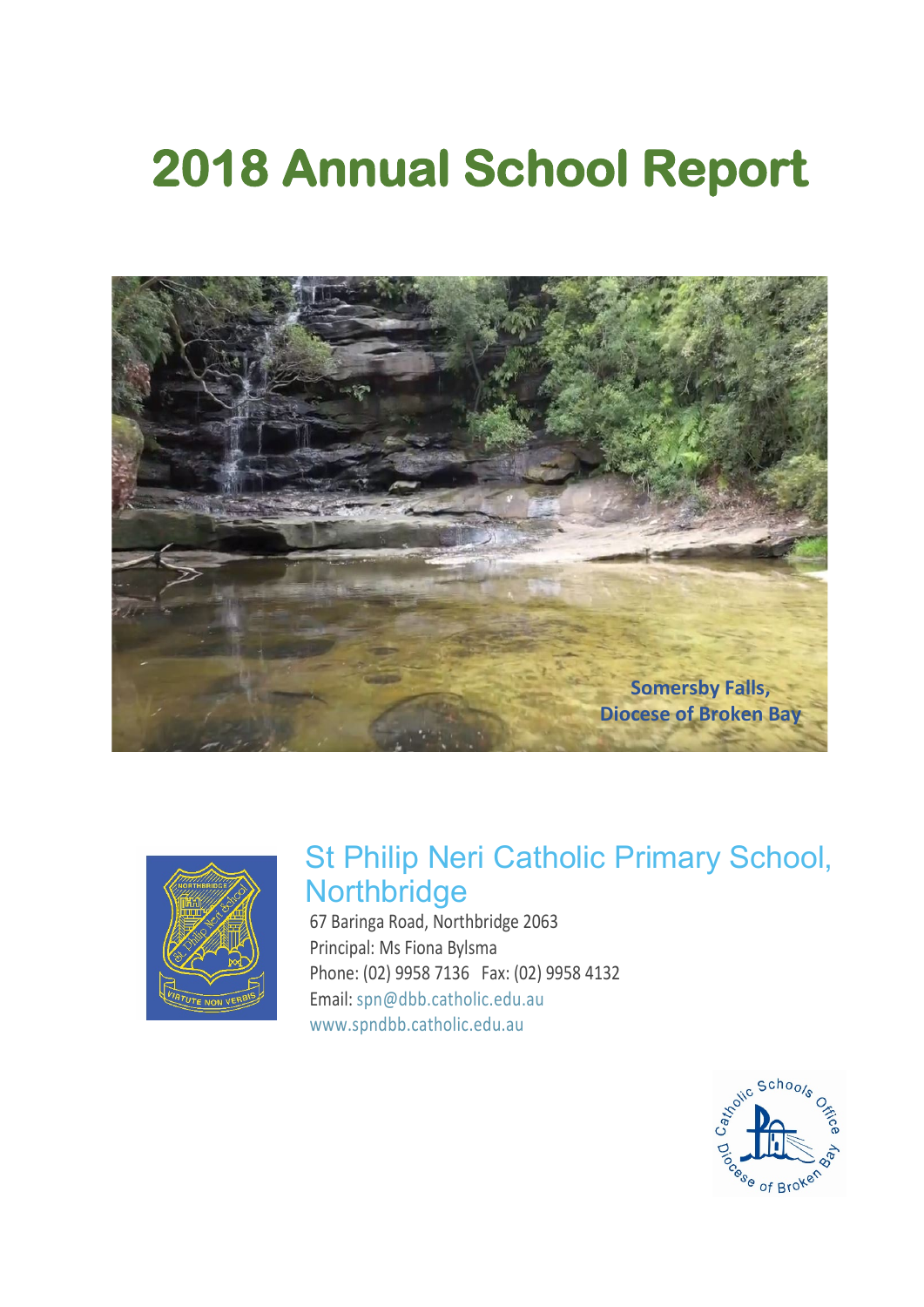#### **ABOUT THIS REPORT**

St Philip Neri Catholic Primary School (the 'School') is registered by the NSW Education Standards Authority (NESA) and managed by the Catholic Schools Office (CSO), Diocese of Broken Bay. The CSO as the 'approved authority' for the diocesan registration system formed under Section 39 of the NSW Education Act (1990), is responsible for monitoring the compliance of member schools in the manner that has been approved by the Minister of Education.

The Annual School Report (the 'Report'), approved by the School's Consultant, demonstrates accountability to regulatory bodies and the CSO. Additionally, the Report complements and is supplementary to other forms of regular communication to the School community regarding initiatives, activities and programs which support the learning and wellbeing of its students.

The Report provides parents and the wider community with fair, reliable and objective information about educational and financial performance measures as well as School and system policies. This information includes summary contextual data, an overview of student performance in state and national assessments, a description of the achievement of priorities in the previous year and areas for improvement. Detailed information about the School's improvement journey is documented in the School Improvement Plan (SIP) which is developed, implemented and evaluated in consultation with key stakeholders.

Further information about the contents of this Report may be obtained by contacting the School directly or by visiting the School's website. [Information](http://www.myschool.edu.au/) can be also be obtained from the My School website.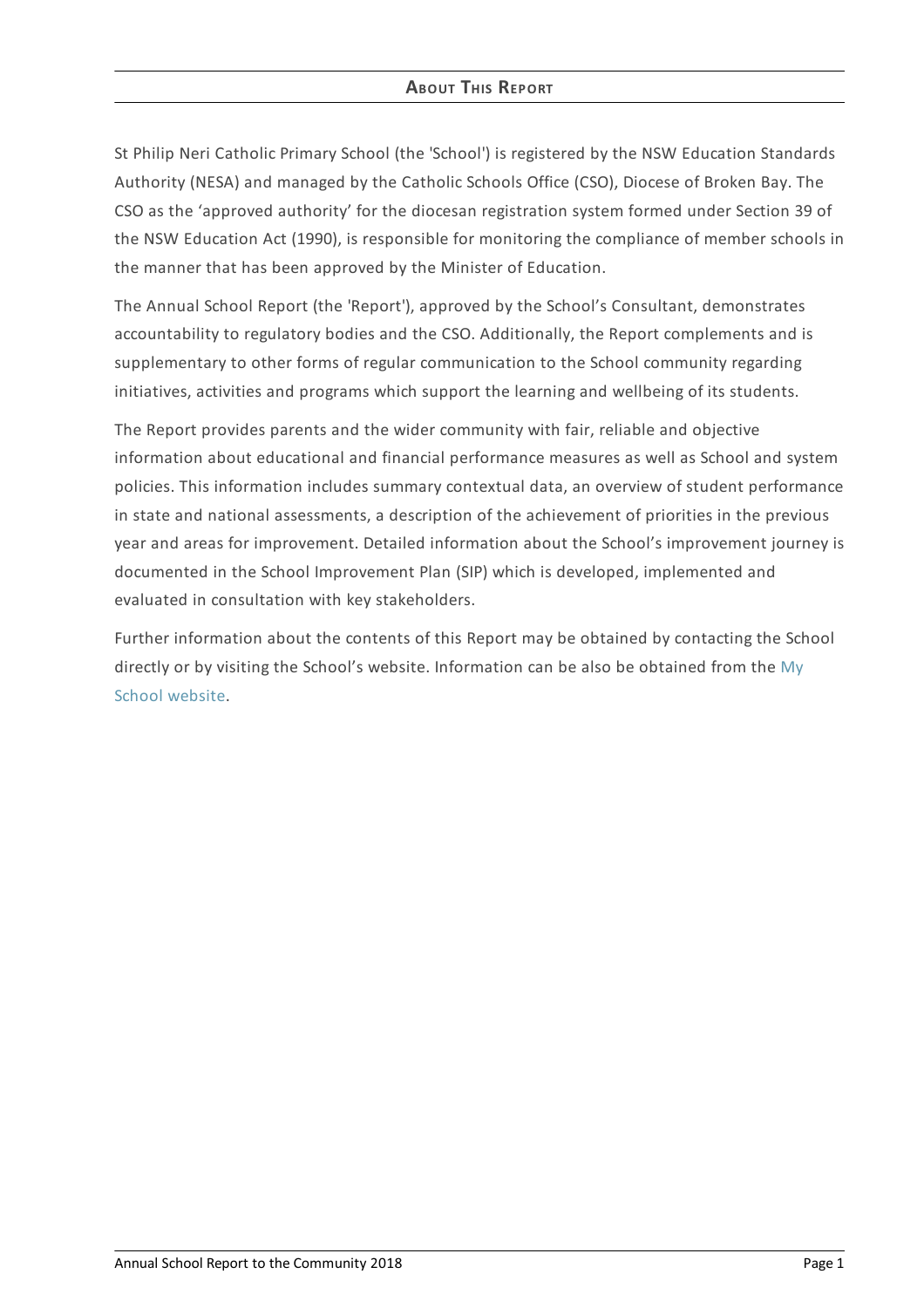#### **SECTION ONE: MESSAGE FROM KEY GROUPS I<sup>N</sup> OUR COMMUNITY**

#### **Principal's Message**

During 2018 the School commenced its strategic plan for 2018-2020 and was involved in various exciting innovative practices.

In the area of Mission, the school continued with the initiative to reach out to the wider community through staff, parents and children including visiting the homeless on a Parent Street Retreat and supporting our sister parish in Lete Foho, East Timor. The School is developing a culture of creative, critical and innovative learners and *Project Based Learning* was implemented in our Stage Three classes. The staff engaged in a variety of professional learning (PL) opportunities including development of Quality Assessment, embedding Information,Communication and Learning Technology skills in the curriculum and the *New Pedagogies for Deep Learning* program. Pastoral Care and Wellbeing were fostered through the commencement of the *Positive Behaviours for Learning* (PBL) program and a continued focus on tracking students social and emotional learning (SEL).

This Annual Report aims to provide contextual information about the vision, the values and beliefs, the successes and the future pathways that underpin our school community.

#### **Parent Body Message**

.In 2018 the P&F team have been able to deliver an outstanding mix of events, activities, programs and services to the School addressing our priorities of:

- developing our School community
- raising finance to upgrade our Learning Centre and purchase library books
- engaging with our local community.

Thank you to everyone who volunteered and assisted with their time in 2018, We hosted some great events, raised a huge amount of money for our School and continued to build our SPN community to be even stronger than it was, especially considering the economic climate and school funding issues. Special thanks must be given to the Year Two families for their amazing efforts in the organising and delivery of this year's major fundraiser.

Our AGM will be held at the first meeting in 2019. This will mean that new parents to the School have a chance to be part of the P&F and our financial reporting will be complete for year's end. Thank you to everyone who has offered to be part of the P&F for next year. We look forward to working with you. Being part of our P&F is very rewarding as you can see how much we do and how much we add to the School and its community.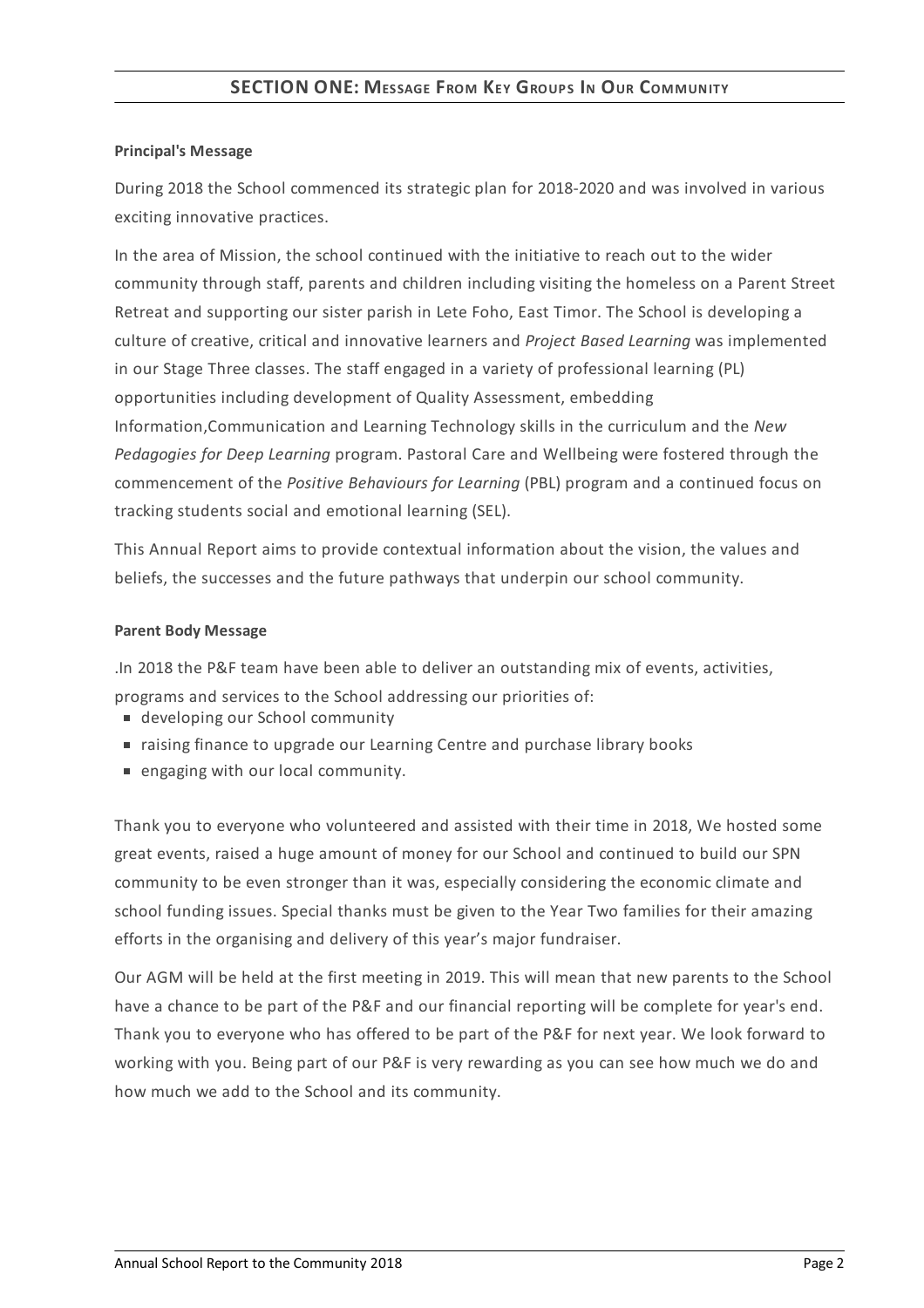#### **Student Body Message**

In 2018, students at the School participated in many learning experiences. We've had many opportunities including Coding classes, *Maths-athon*, *Project Based Learning*, *Maths Olympiad*, gala days, excursions, band, choir, and regular masses/liturgies. Students have also competed at various sporting carnivals and gala sports days.

A highlight at the end of the year was our whole school music and dance performance of 'Mr Bridge's Sublime Circus' at Chatswood Concourse. This year saw the introduction of the PBL program, that rewards and affirms all students and supports student wellbeing.

The Catholic faith is integrated into all we do at the School. Throughout the year, we have celebrated Masses and Liturgies for Grandparents', Mother's and Father's Day, ANZAC Day, Remembrance Day and various special Feast Days. Social outreach and living our motto of 'Deeds Not Words' has been evident through the School's fundraisers to help drought-affected farmers and people less fortunate in East Timor. The staff at the School are wonderful, always supporting students at their own individual level and making learning fun, enjoyable and interesting.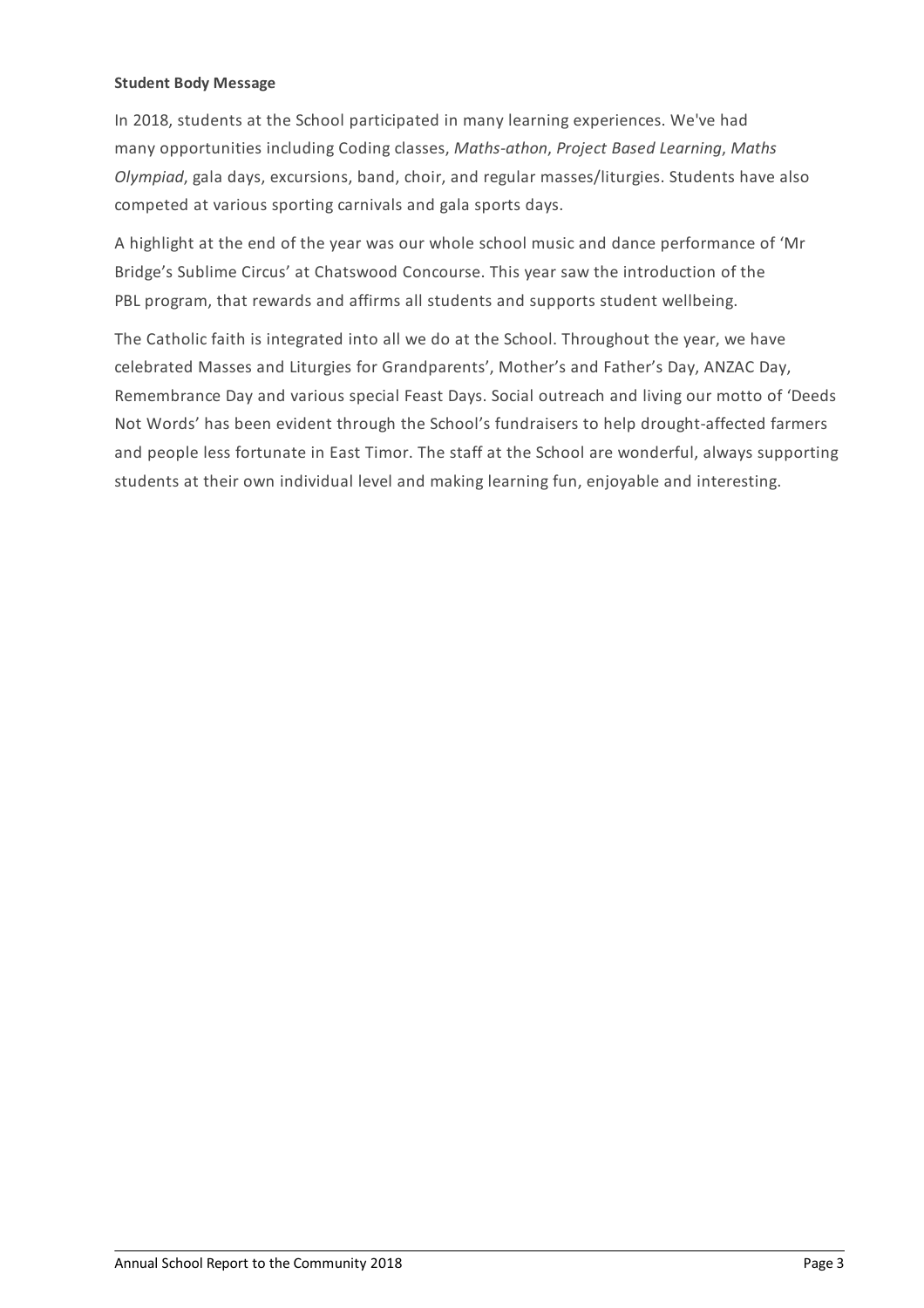#### **School Features**

St Philip Neri Catholic Primary School Northbridge, is a Catholic systemic co-educational school.

The School is a single stream primary school for boys and girls located in Sydney's lower North Shore in the suburb of Northbridge. It is the most southern school in the Diocese of Broken Bay. The School was opened in 1925 by the Sisters of St Joseph and until 1983 was known as St Ciaran's. The name was then changed to St Philip Neri to be the same as the Parish church. The School and parish are named after St Philip Neri, an Italian humanist who was fond of holding informal prayer meetings and instructional gatherings. He was known and loved as the Apostle of Rome. The School is also steeped in the charism of Mary MacKillop that is reflected in the School's motto "Deeds not Words".

The School's vision is to respect others, embrace challenge, and celebrate diversity, reaching out to others through actions and relationships. The School offers a welcoming Christ centred community, quality teaching and learning, specialist programs - Physical Education, Library, Music and Band, access to various ICLT devices and support of students pastoral care through the PBL program.

Features of the learning environment include modern classrooms with breakout spaces for small group instruction, a well resourced library/learning centre, a sound proof music room, an outdoor amphitheatre and a parish hall. Our administration building has been recently refurbished with the upgrading of our office, meeting room, student sick bay and staff facilities. The amphitheatre playground area includes a developmental and creative play space consisting of a sand pit, dry creek bed, sensory tunnels, blackboards, outdoor board games and the addition of playground storage for loose parts and construction materials. A basketball court and handball courts provide areas for more active play.

In 2018, students had opportunities to participate in many extracurricular events and activities including:

- Year 6 Diocesan Public Speaking competition
- Year 6 North Shore Inter School Debating Competition
- Maths Olympiad Australian Mathematics Competition
- Scope IT Coding classes K-6
- K-6 Maths-athon
- Band and instrument tuition flute, clarinet, saxophone, trumpet, trombone
- Choir Specialist
- ICAS competitions
- Lunch Clubs including, Coding, Brickz for KidZ Lego, Double Dutch Skipping and Dance classes
- Chess lessons
- Mini Tennis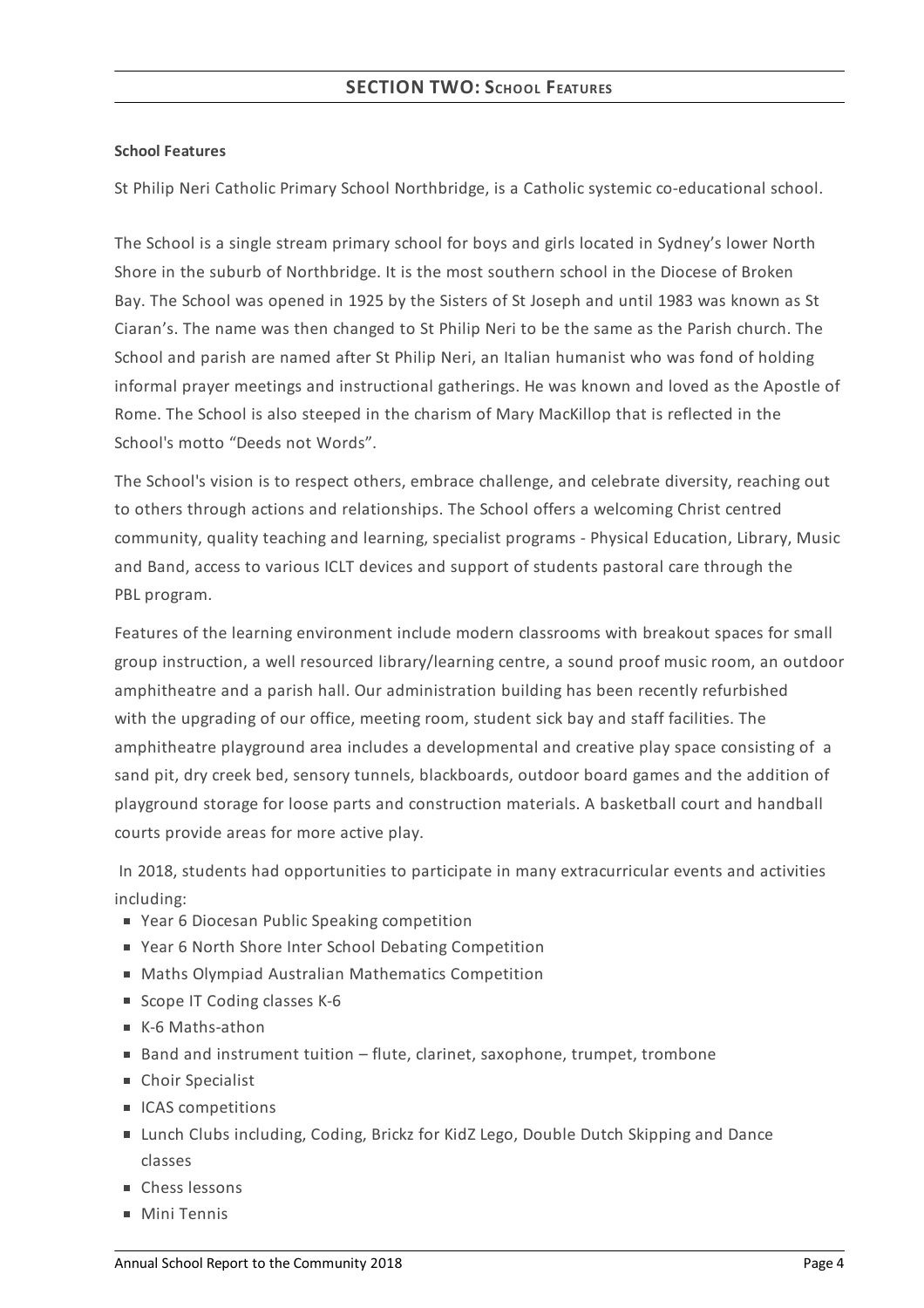- $F$ French lessons
- Celebrations for Book Week
- End of Year Performing Arts Concert/ Musical

Parents also play an active part in the life of the School with opportunities for parents to be involved through the P&F, as class parent representatives, as classroom helpers and in the uniform shop.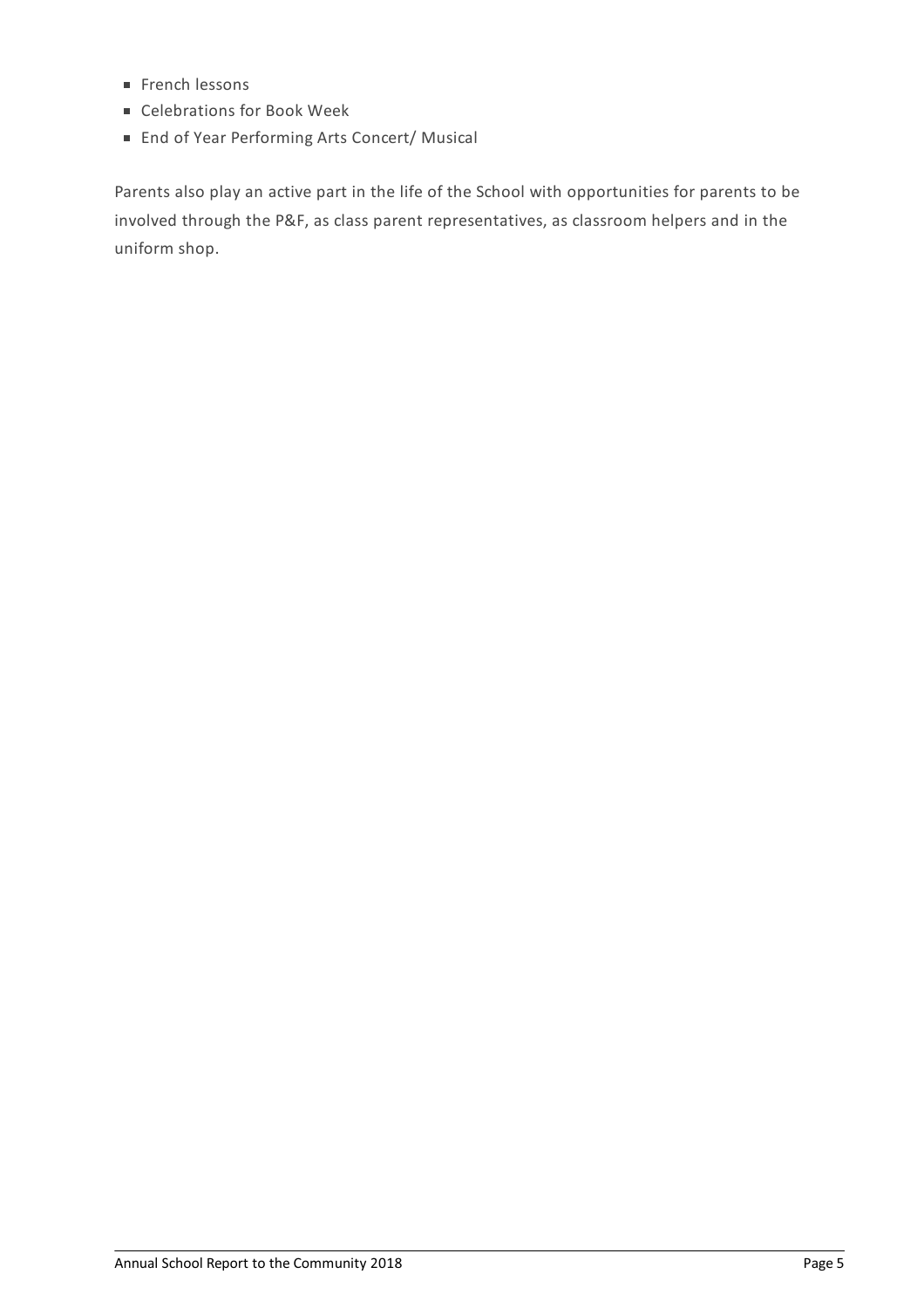### **SECTION THREE: STUDENT PROFILE**

#### **Student Enrolment**

Students attending the School come from a variety of backgrounds and nationalities. The following information describes the student profile for 2018. Additional information can be found on My School [website](http://www.myschool.edu.au/).

| <b>Girls</b> | <b>Boys</b> | LBOTE*    | <b>Total Students</b> |
|--------------|-------------|-----------|-----------------------|
| 86           | ⇁<br>' b    | 22<br>ے ب | 162                   |

\* Language Background Other than English

#### **Enrolment Policy**

The School follows the *[Enrolment](https://www.csodbb.catholic.edu.au/about/dsp-collection.cfm?loadref=125) Policy for Diocesan Systemic Schools*. The policy encourages the local Catholic community, under the leadership of the parish priest and principal, to look upon the time of enrolment as a potential occasion for ongoing evangelisation. The policy calls upon parents to examine their present faith commitments, to develop their role as prime educators of their children in faith and to immerse themselves in the communal, liturgical, ministerial and service dimensions of the parish. Copies of this policy and other policies in this Report may be obtained from the CSO [website](https://www.csodbb.catholic.edu.au/index.cfm) or by contacting the CSO.

#### **Student Attendance Rates**

The average student attendance rate for the School in 2018 was 94.60 %. Attendance rates disaggregated by Year group are shown in the following table.

| <b>Attendance rates by Year group</b>                              |  |  |                          |  |      |
|--------------------------------------------------------------------|--|--|--------------------------|--|------|
| Kindergarten   Year 1   Year 2   Year 3   Year 4   Year 5   Year 6 |  |  |                          |  |      |
| 95 %                                                               |  |  | 94 % 95 % 95 % 94 % 94 % |  | 195% |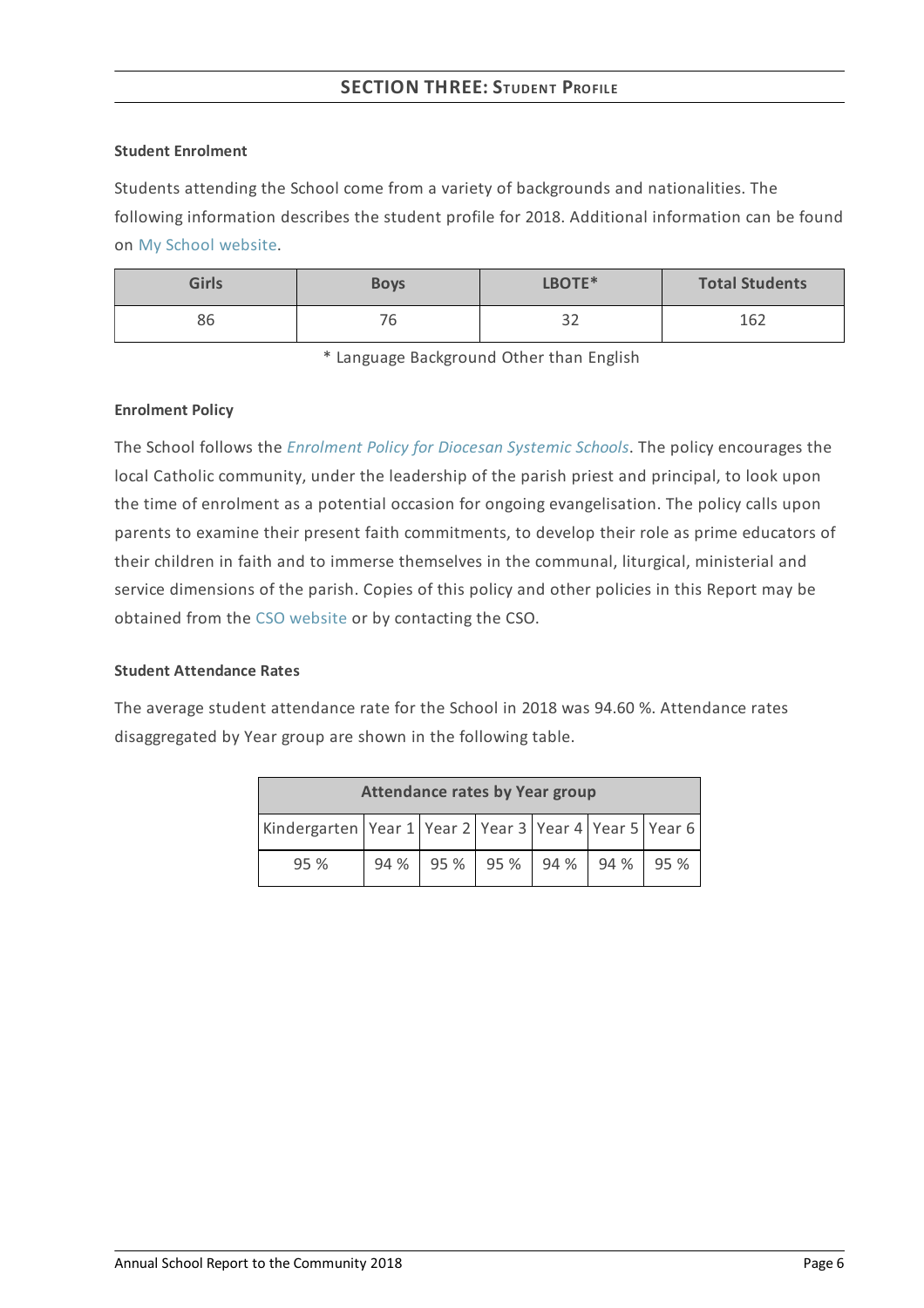#### **Managing Student Non-Attendance**

In order for students to reach their full potential it is of paramount importance that they attend school regularly. While it is the parents' legal responsibility under the NSW Education Act (1990) to ensure that their children attend school regularly, our staff as part of their duty of care, monitor all absences and work in partnership with parents to support and promote the regular attendance of students. In doing so, the School, under the leadership of the principal:

- provides a caring environment which fosters in students, a sense of wellbeing and belonging
- maintains accurate records of student attendance
- implements policies and procedures to monitor student attendance and to address nonattendance issues as and when they arise
- communicates to parents and students, the School's expectations with regard to student attendance and the consequences of not meeting these expectations
- e recognises and rewards excellent and improved student attendance.

School attendance records also contain information regarding student absences including reasons for absence and documentation to substantiate reasons for absences. Teachers are required to monitor non-attendance diligently on a student by student basis and to bring to the attention of the Principal immediately any unexplained absences, non-attendance of a chronic nature, or reasons for non-attendance that cause concern. Matters of concern are referred to the Principal, the CSO and the relevant Department of Education officer where appropriate.

Where a student is not able to attend school for a prolonged period of time due to a medical condition or illness, the School in collaboration with parents, provides resources to contribute to the student's continuum of learning where possible. The CSO monitors each school's compliance with student attendance and management of non-attendance as part of the system's School Review and Development (SRD) processes. The School's attendance monitoring procedures are based on the *Procedures for the [Management](http://srd.dbbcso.org/attendance--enrolment.html) of Student Attendance in the Broken Bay Diocesan Schools System* (password required).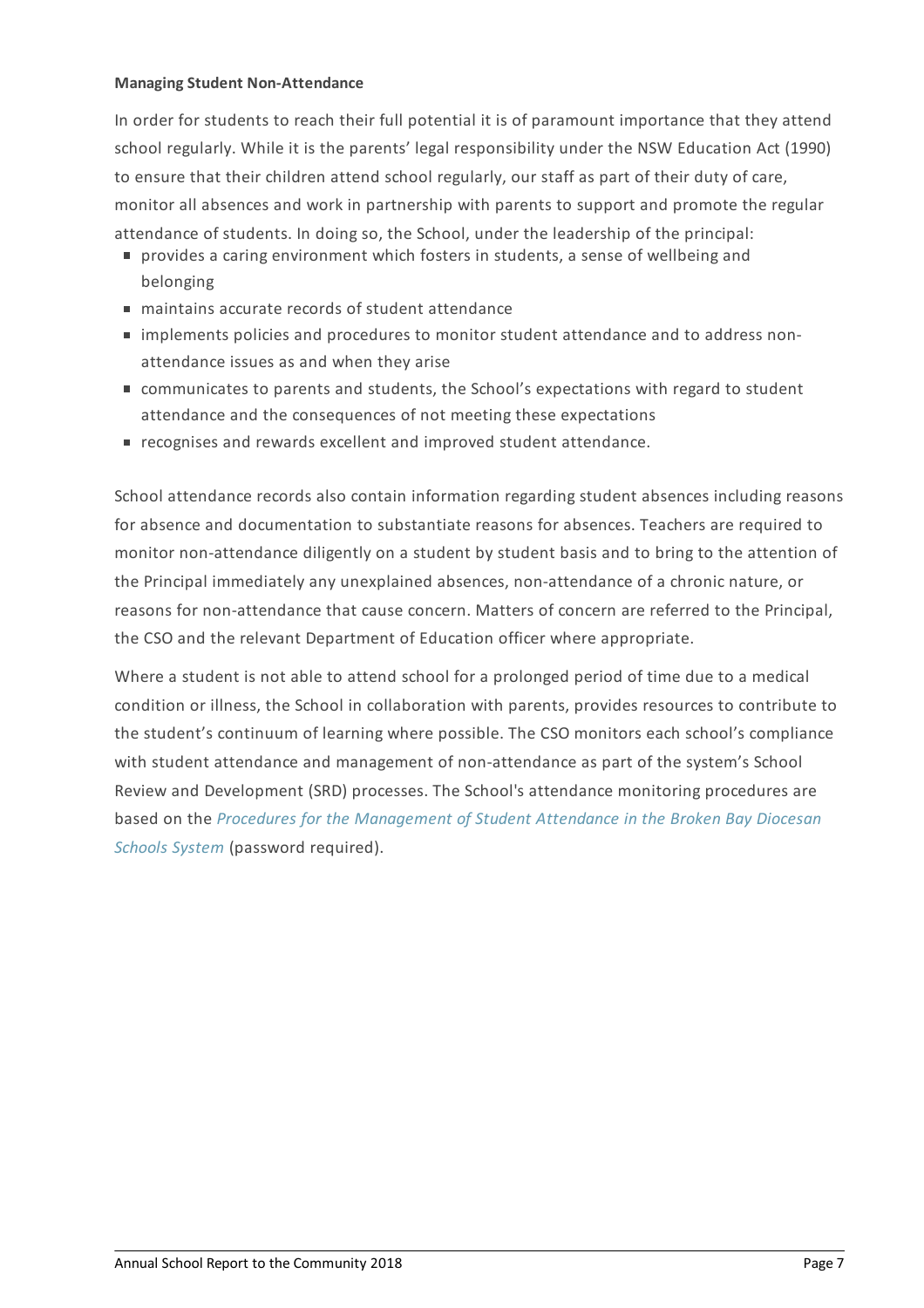#### **Staffing Profile**

All teachers employed by the School are qualified to teach in NSW. Additionally, all teachers at this School who are responsible for delivering the curriculum are accredited with NESA. Effective from October 2007, the minimum qualification for a teacher in a systemic school in the Diocese of Broken Bay is a four year teaching degree.

Teachers at this School are either accredited as conditional, provisional or proficient as defined by the NSW Teacher [Accreditation](https://www.legislation.nsw.gov.au/#/view/act/2004/65/part4/div5) Act 2004. Accreditation at the levels of Highly Accomplished and Lead teacher are voluntary. The number of teachers within the Diocesan Schools System (systemic schools) at these levels is as follows: Conditional 30 teachers; Provisional 60 teachers; Proficient 1,303 teachers. Additionally, there are approximately 25 teachers who are currently actively engaged in the submission process at the higher levels of accreditation. Teacher status at individual schools can be sourced directly from the School.

| Teaching staff breakdown at this School | Number |
|-----------------------------------------|--------|
| <b>Total number of staff</b>            | 18     |
| Number of full time teaching staff      | 8      |
| Number of part time teaching staff      |        |
| Number of non-teaching staff            |        |

The following information describes the staffing profile for 2018:

#### **Professional Learning**

The ongoing professional development of each staff member is highly valued. Professional learning (PL) can take many forms including whole school staff days, subject specific in-services, meetings and conferences and a range of professional learning programs provided by the CSO. The School takes responsibility for planning, implementing, evaluating and tracking staff professional learning. Individual staff members take responsibility for their ongoing professional development. All teachers have been involved in professional learning opportunities during the year related to improving student outcomes. The following table provides specific information relating to the focus of three of these staff development days.

| Day 1 | Using effective writing strategies in the classroom: QUICK WRITES |
|-------|-------------------------------------------------------------------|
|       | <b>Day 2</b> Using iPads Effectively across K-6                   |
| Day 3 | Fully Alive-Mission Formation                                     |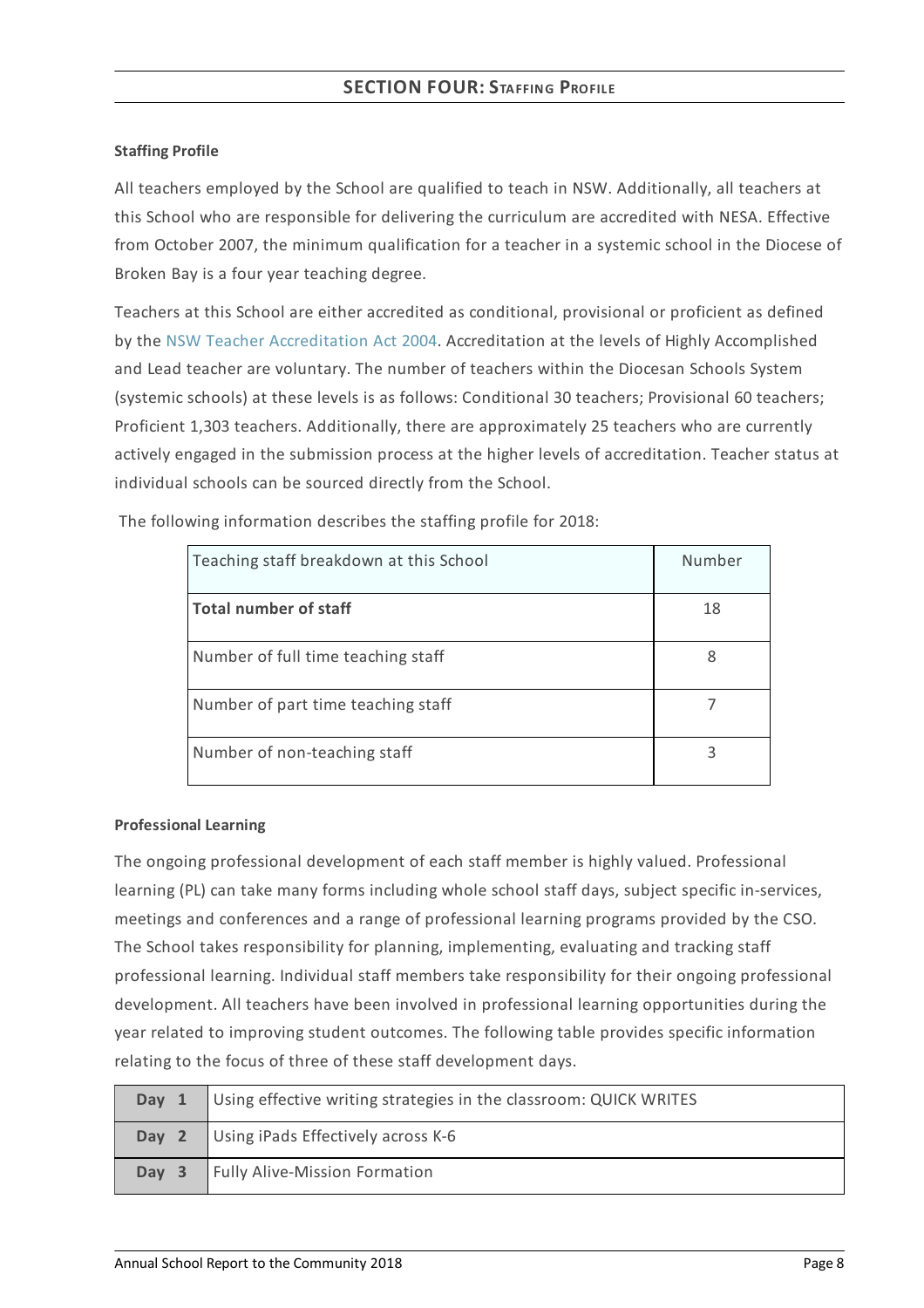### **SECTION FIVE: MISSION**

As a Catholic community, the School shares in the mission of the local Church: "The Diocese of Broken Bay exists to evangelise, to proclaim the Good News of Jesus Christ, gathered as friends in the Lord and sent out to be missionary disciples."

In partnership with parents as the first faith educators of their children and the local parish community, the School seeks to educate and form young people in the Catholic faith. The School provides formal Religious Education as well as retreats, spirituality days and social justice opportunities in which students are invited to serve others, especially the poor and those who are marginalised.

The School's Religious Education (RE) program is based on the Broken Bay K-12 Religious Education Curriculum and aims to provide students with meaningful, engaging and challenging learning experiences that explores the rich diversity of the Catholic faith and ways in which we live it.

Faith formation opportunities are provided for students, staff, parents and caregivers. Students regularly celebrate Mass and pray together. Students are invited to participate in age appropriate sacramental and missionary activities aimed at living out their mission as disciples of Jesus.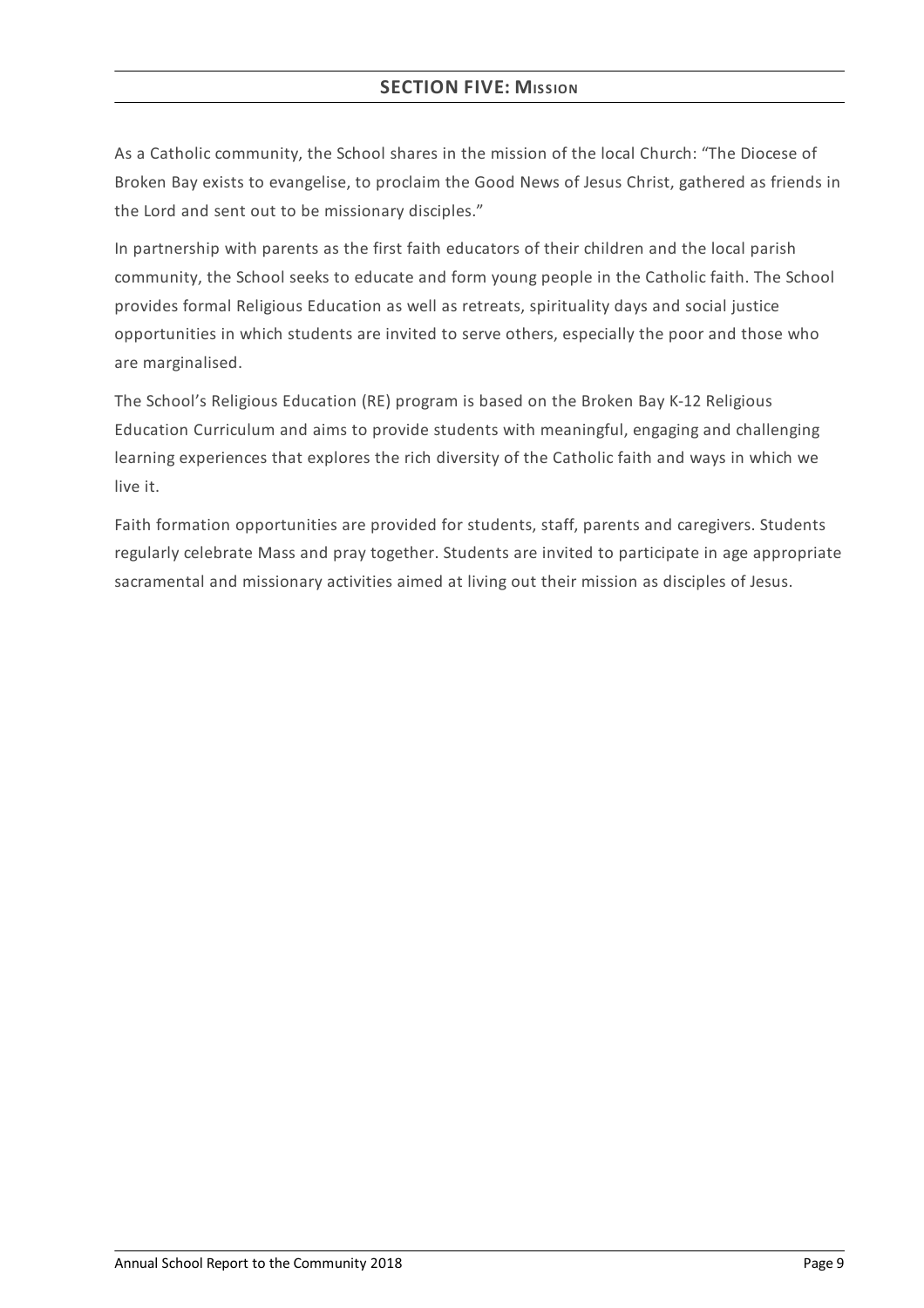Celebration of prayer and liturgy continues to be integral to daily life at the School. Classroom prayer is a daily ritual and teachers provide the children with a variety of prayer experiences. The School prayer is incorporated into school assemblies every day. Mass and Liturgy are celebrated as a community. Classes attend a Monday Parish Mass once a term. Years Three to Six attended Reconciliation following Parish Mass once a term. The School year commenced with a Mass that was followed by the presentation of badges to the School leaders. The year ended with a concluding Thanksgiving Mass where the 2019 student leaders were announced. Family Parish Masses were held once a term at the Saturday Vigil.

The School community had many other opportunities to celebrate masses and liturgies throughout the year. Some of the significant events recognised on the School's liturgical calendar included: Mothers' Day, Grandparent's Day, St Philip Neri Feast Day and Mary MacKillop Feast Day. Diocesan celebrations were also attended by the School community. Teachers attended the Diocesan Schools' Staff Mass in March and the Year 6 student leaders attended the Leader's Day with Bishop Comensoli and the Diocesan Mission Mass in October.

Staff participated in weekly prayer as part of staff meetings. Staff Prayer was also offered in term time around our new sacred space in the staffroom. Beginning and end of year staff liturgies provided a welcome and thanksgiving opportunity for all staff members. Mission formation opportunities for staff in 2018 included the *Fully Alive* Mission Formation Day, four staff members also attended The *Sweeter Than Honey* summit in Term Three at Northside Conference Centre and two staff members joined parents on a *Street Retreat* to connect with homeless in our city.

The School's Social Justice program provided students with opportunities to respond to both global and local social justice. Opportunities included the \$1 line for Caritas and several fundraising events throughout the year to support our ongoing commitment to the community of Lete Foho in East Timor. Care Packages were organised with the assistance of the school's Social Justice representatives and donated to the homeless and refugees. Catholic Mission and St Vincent De Paul were also supported throughout the year.

Stage Three students worked on a *Project Based Learning* unit of work on Mission using the driving question "How can we actively live out Jesus' mission and look after our world and its people?". The task was to develop an awareness campaign highlighting an aspect of our Catholic Mission.This unit highlighted in students the need for a 'call to action' when considering some of the challenges in our 21st century world.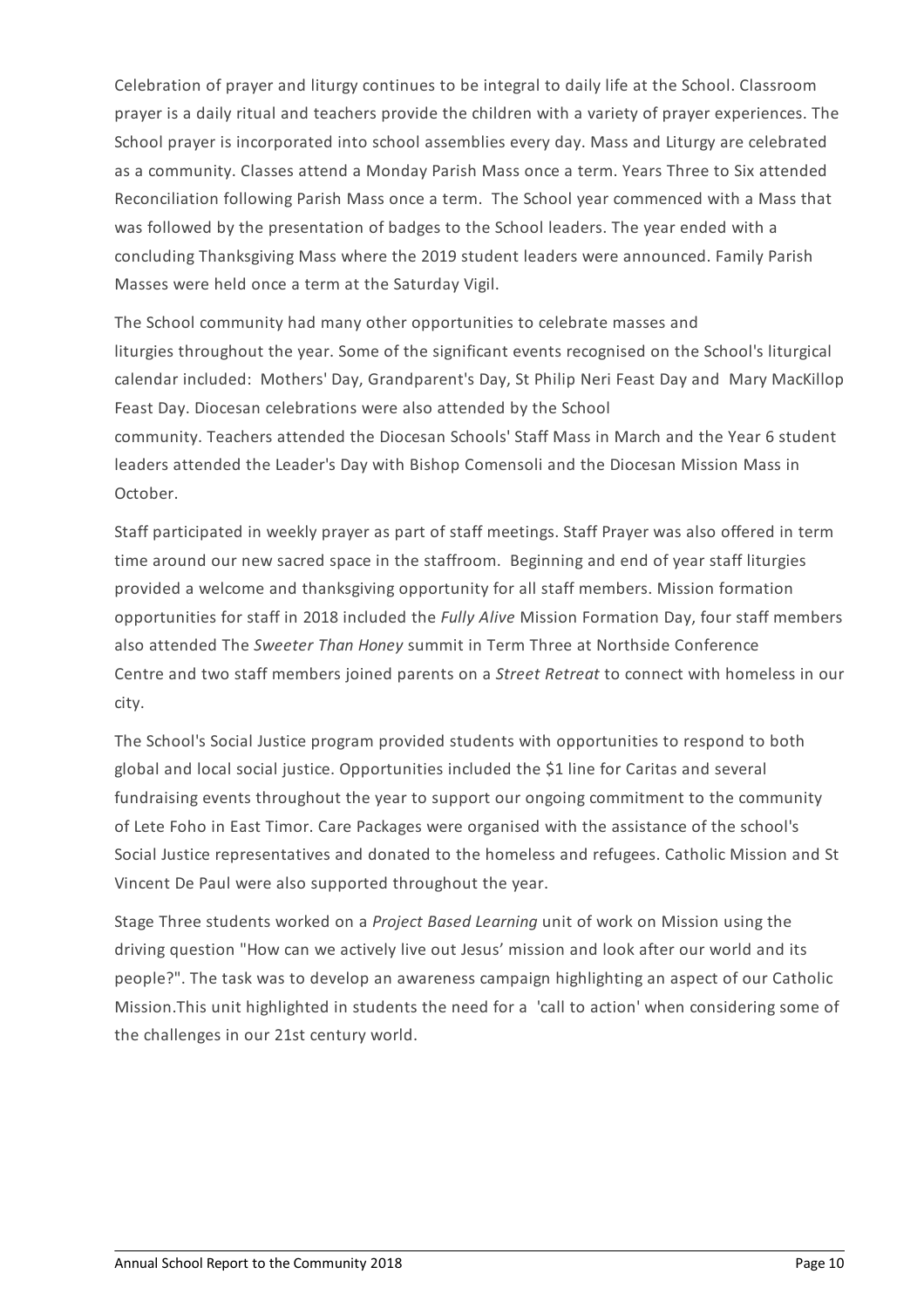#### **Primary Curriculum**

The School provides an educational program based on, and taught in accordance with the NSW Education Standards Authority (NESA) syllabuses for primary education. The Key Learning Areas (KLAs) are English, Mathematics, Science and Technology (S&T), Human Society and its Environment (HSIE), Creative Arts (CA) and Personal Development, Health and Physical Education (PDHPE). In addition to this, the School implements the Diocesan Religious Education syllabus. Staff members are committed to continuous improvement of teaching and learning in all facets of the curriculum.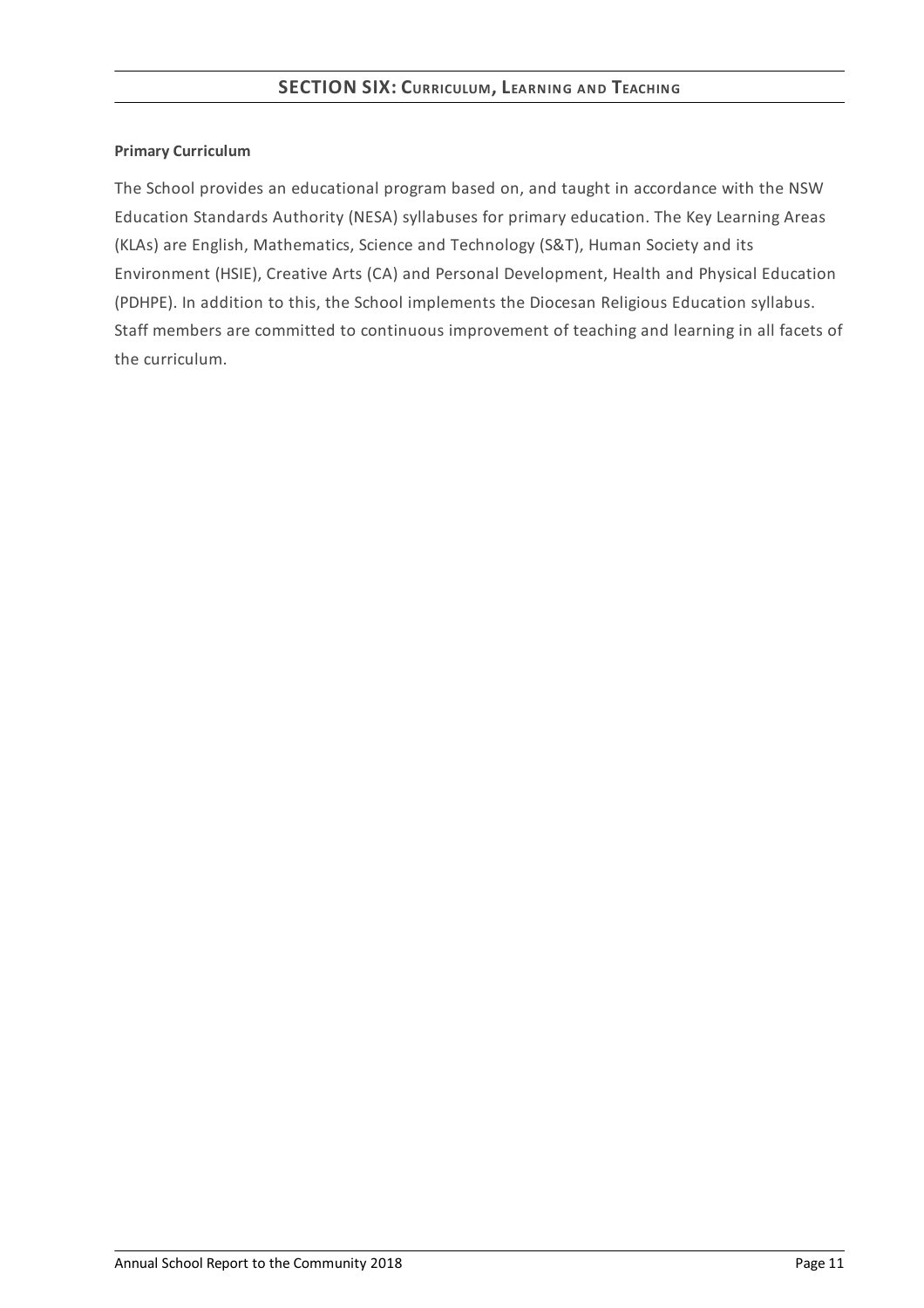In 2018, the focus in Learning and Teaching has been linked to the School Improvement Plan (SIP) Goal of creating a culture of creative, critical thinkers. Assessment tasks in the areas of Geography, History, Science and Technology and RE were collaboratively developed and critically evaluated by staff using the *Quality Assessment Framework*, enabling students to demonstrate deeper levels of understanding. Thinking routines continue to be embedded across K-6 in all KLAs, where student thinking is made visible and leads to further questions and learning. Year Five and Six participated in *Project Based Learning* units of work. This required students to solve authentic real world problems and culminated in two showcase events for our parent community where students shared their new knowledge and skills.

The *Extending Mathematical Understanding* (EMU) intervention group continued in 2018 with mathematically vulnerable students in Year 1 receiving support to improve conceptual understanding in the *number* strand. Teachers' pedagogical practices and Mathematics programs reflected the implementation of successful EMU interventions across Kindergarten to Year 6 to further consolidate and improve student learning outcomes.

The Learning Support Team continued to support students across all classes. *MultiLit* and *MiniLit* Programs were implemented for students in Kindergarten to Year 3 who required targeted intervention. Students with identified needs received support within classrooms through both small group and individual intervention to assist children with their reading, comprehension and numeracy skills.

Students were given many opportunities to participate in enrichment programs to extend their learning. A group of students from Years 4 to 6 took part in *Maths Olympiad*, debating and public speaking and the *Willoughby Council Literacy Competition*. The latter of which provided an excellent opportunity for budding writers to experience the writing, editing and publishing process in a public forum.

The leadership team attended *New Pedagogies for Deep Learning Workshops*. This series of workshops deepened leaders understanding of the Six Key Learning Competencies for the 21st century and how each of these can be measured and tracked in our students.

Parent workshops in the areas of Literacy, Numeracy, ICT and PDH were offered throughout the year to develop parents' understanding of learning outcomes in these KLAs and to assist them to support their child in their learning.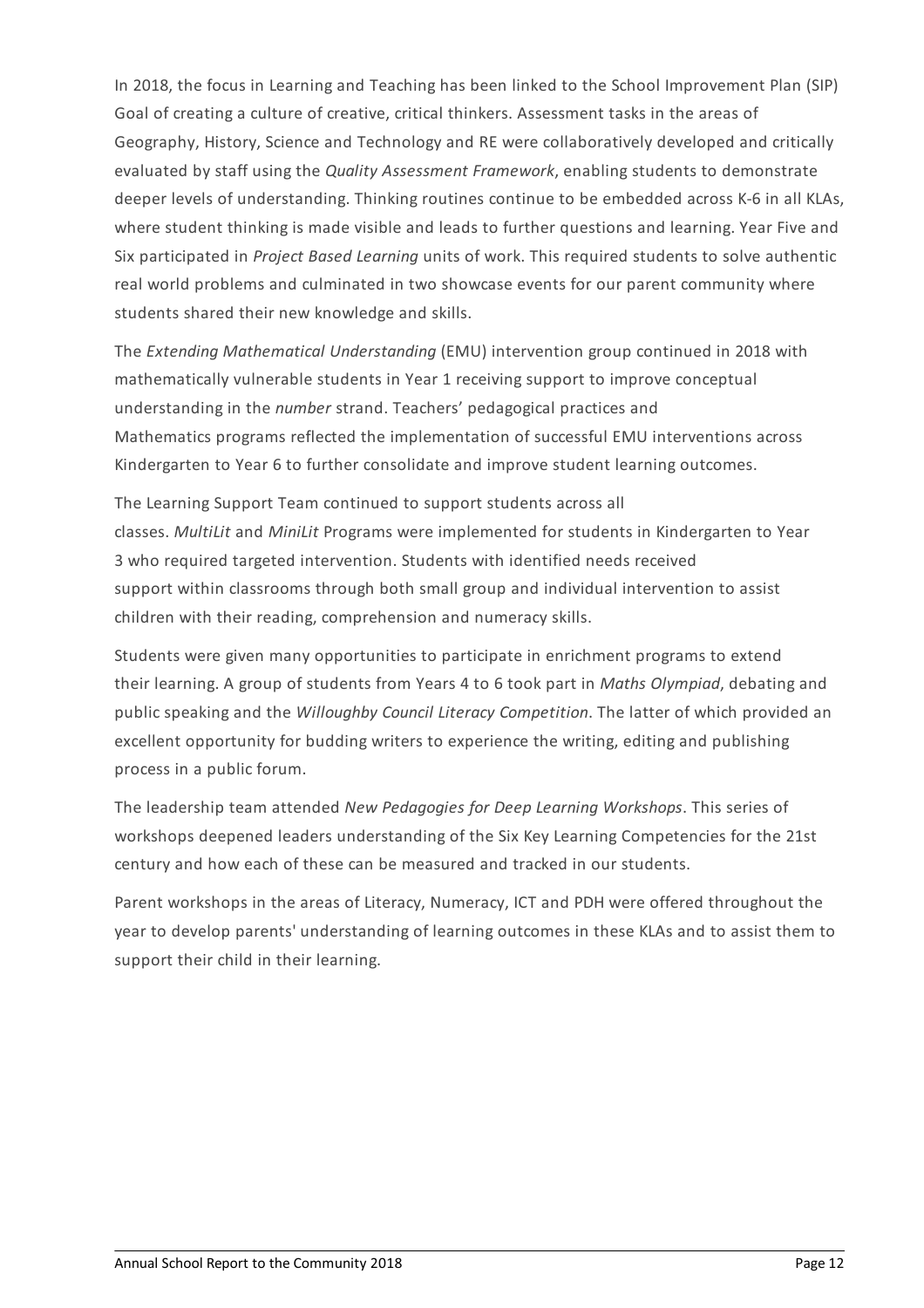#### **NAPLAN**

The National Assessment Program – Literacy and Numeracy (NAPLAN) is an annual assessment for students in Years 3, 5, 7 and 9. NAPLAN assessment results provide valuable information about student achievements in literacy and numeracy. An analysis of these results assists the School's planning and is used to support teaching and learning programs.

The tables below show the percentages of students who achieved particular skill bands in the aspects of literacy and numeracy compared to students nationally. Literacy is reported in four content strands (aspects): Reading, Writing, Spelling, Grammar and Punctuation. Numeracy is reported as a single content strand. Students who were exempted from any test were deemed not to have met the national minimum standard in that test area and are not included in band distributions. Additional NAPLAN student performance information can also be accessed from the My School [website](http://www.myschool.edu.au/).

| <b>NAPLAN RESULTS 2018</b> |                 | % of students in the<br>top 2 bands |                  | % of students in the<br>bottom 2 bands |                  |
|----------------------------|-----------------|-------------------------------------|------------------|----------------------------------------|------------------|
|                            |                 | <b>School</b>                       | <b>Australia</b> | <b>School</b>                          | <b>Australia</b> |
|                            | <b>Reading</b>  | 89.47 %                             | 53.20 %          | 0.00%                                  | 8.60 %           |
|                            | <b>Writing</b>  | 77.78 %                             | 41.90 %          | 0.00%                                  | 10.00 %          |
| Year<br>3                  | <b>Spelling</b> | 72.22 %                             | 46.60 %          | 0.00%                                  | 12.50 %          |
|                            | Grammar         | 72.22 %                             | 53.10 %          | 0.00%                                  | 11.00 %          |
|                            | <b>Numeracy</b> | 73.68 %                             | 39.20 %          | 5.26%                                  | 11.50 %          |

| <b>NAPLAN RESULTS 2018</b> |                 | % of students in the<br>top 2 bands |                  | % of students in the<br>bottom 2 bands |                  |
|----------------------------|-----------------|-------------------------------------|------------------|----------------------------------------|------------------|
|                            |                 | <b>School</b>                       | <b>Australia</b> | <b>School</b>                          | <b>Australia</b> |
|                            | <b>Reading</b>  | 68.75 %                             | 38.60 %          | 0.00%                                  | 12.60 %          |
|                            | <b>Writing</b>  | 43.75 %                             | 13.70 %          | 0.00%                                  | 23.40 %          |
| Year<br>5                  | <b>Spelling</b> | 56.25 %                             | 34.50 %          | 0.00%                                  | 13.60 %          |
|                            | Grammar         | 56.25 %                             | 35.50 %          | 0.00%                                  | 14.30 %          |
|                            | <b>Numeracy</b> | 37.50 %                             | 27.60 %          | 0.00%                                  | 14.00 %          |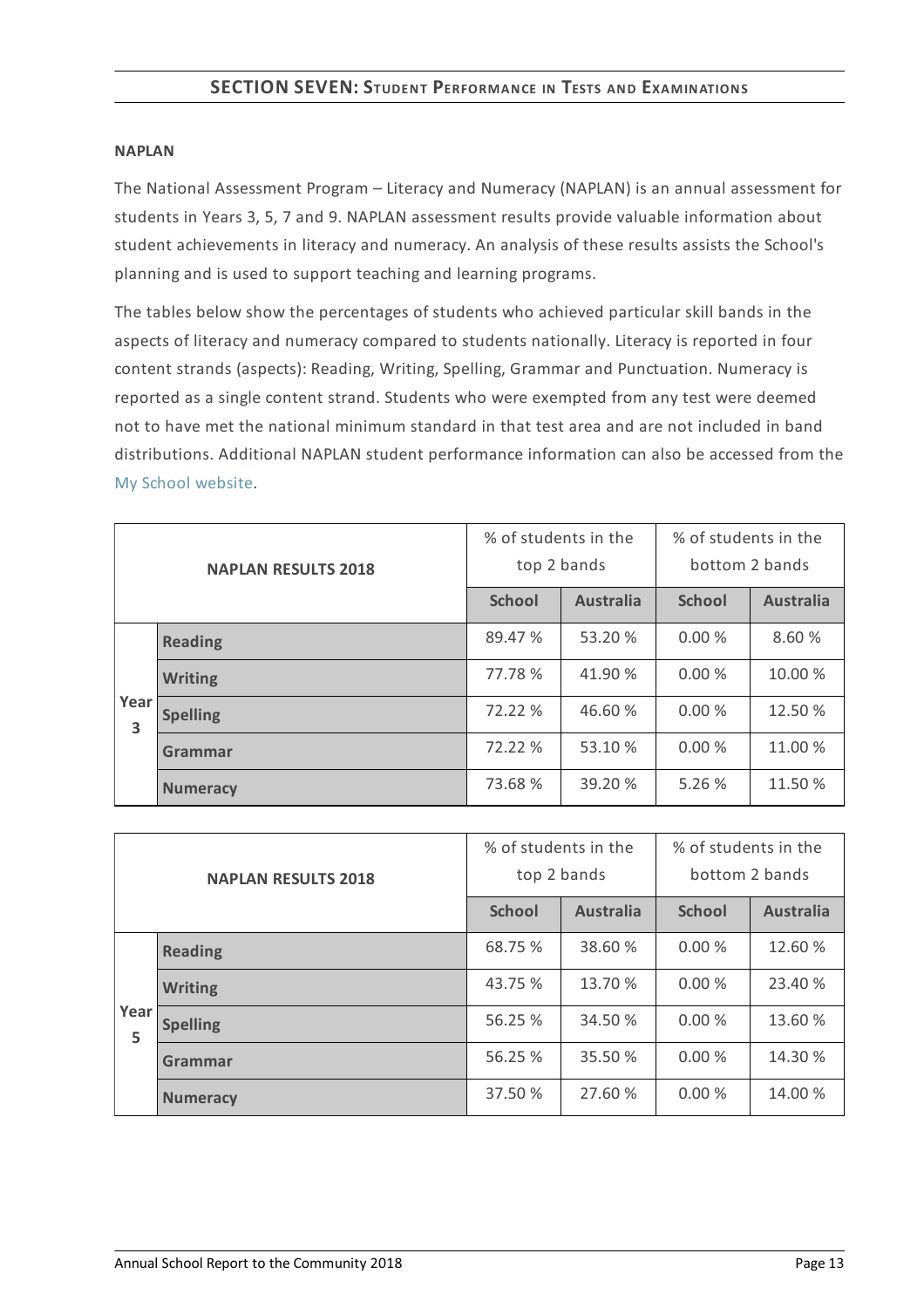#### **Pastoral Care Policy**

The School's pastoral care and student wellbeing policies guidelines and procedures are informed by the *Pastoral Care Policy for [Diocesan](https://www.csodbb.catholic.edu.au/about/dsp-collection.cfm?loadref=125) Systemic Schools*. This policy is underpinned by the guiding principles from the *National Safe Schools [Framework](https://www.education.gov.au/national-safe-schools-framework-0) (2013) (NSSF)* that represent fundamental beliefs about safe, supportive and respectful school communities. These guiding principles emphasise the importance of student safety and wellbeing as a pre-requisite for effective learning in all Catholic school settings. The *Pastoral Care and Wellbeing Framework for Learning for the Diocese of Broken Bay Schools System* (the ['Framework'\)](https://www.csodbb.catholic.edu.au/studentwellbeing/dsp-default.cfm?loadref=140) utilises the NSSF ensuring that diocesan systemic schools meet the objectives of the NSSF at the same time as meeting the diocesan vision for pastoral care and wellbeing. The framework includes ten pathways that are intended to assist school communities create safe and supportive environments that foster positive relationships which enhance wellbing and learning for all students. Further information about this and other related policies may be obtained from the CSO [website](https://www.csodbb.catholic.edu.au/about/dsp-collection.cfm?loadref=125) or by contacting the CSO. There were no changes made to this policy in 2018.

#### **Behaviour Management and Student Discipline Policy**

The School's policies and procedures for the management of student behaviour are aligned to the Behaviour Management and Student Discipline Policy for Diocesan Systemic Schools. Policies operate within a context of social justice, compassion, reconciliation and forgiveness. The dignity and responsibility of each person is promoted at all times along with positive student behaviours whilst ensuring the respect for the rights of all students and staff. Further information about this and other related policies may be obtained from the CSO [website](https://www.csodbb.catholic.edu.au/about/dsp-collection.cfm?loadref=125) or by contacting the CSO. There were no changes made to this policy in 2018. Note: the policy on the CSO website is the updated policy for implementation in 2018.

#### **Anti-Bullying Policy**

The School's [Anti-Bullying](https://www.csodbb.catholic.edu.au/about/dsp-collection.cfm?loadref=125) guidelines and procedures are based on and informed by the *Anti-Bullying Policy for Diocesan Systemic Schools* and is aligned to the *Pastoral Care Policy for Diocesan Systemic Schools* and other related wellbeing policies and [guidelines.](https://www.csodbb.catholic.edu.au/about/dsp-collection.cfm?loadref=125) All students, their families and employees within Catholic education have a right to a learning and work environment free from intimidation, humiliation and hurt. Anti-Bullying policies support school communities to prevent, reduce and respond to bullying. Further information about this and other related policies may be obtained from the CSO [website](https://www.csodbb.catholic.edu.au/about/dsp-collection.cfm?loadref=125) or by contacting the CSO. Changes were made to this policy in 2018 to reflect evidence based practice and to clearly articulate roles and responsibilities of members of the school community.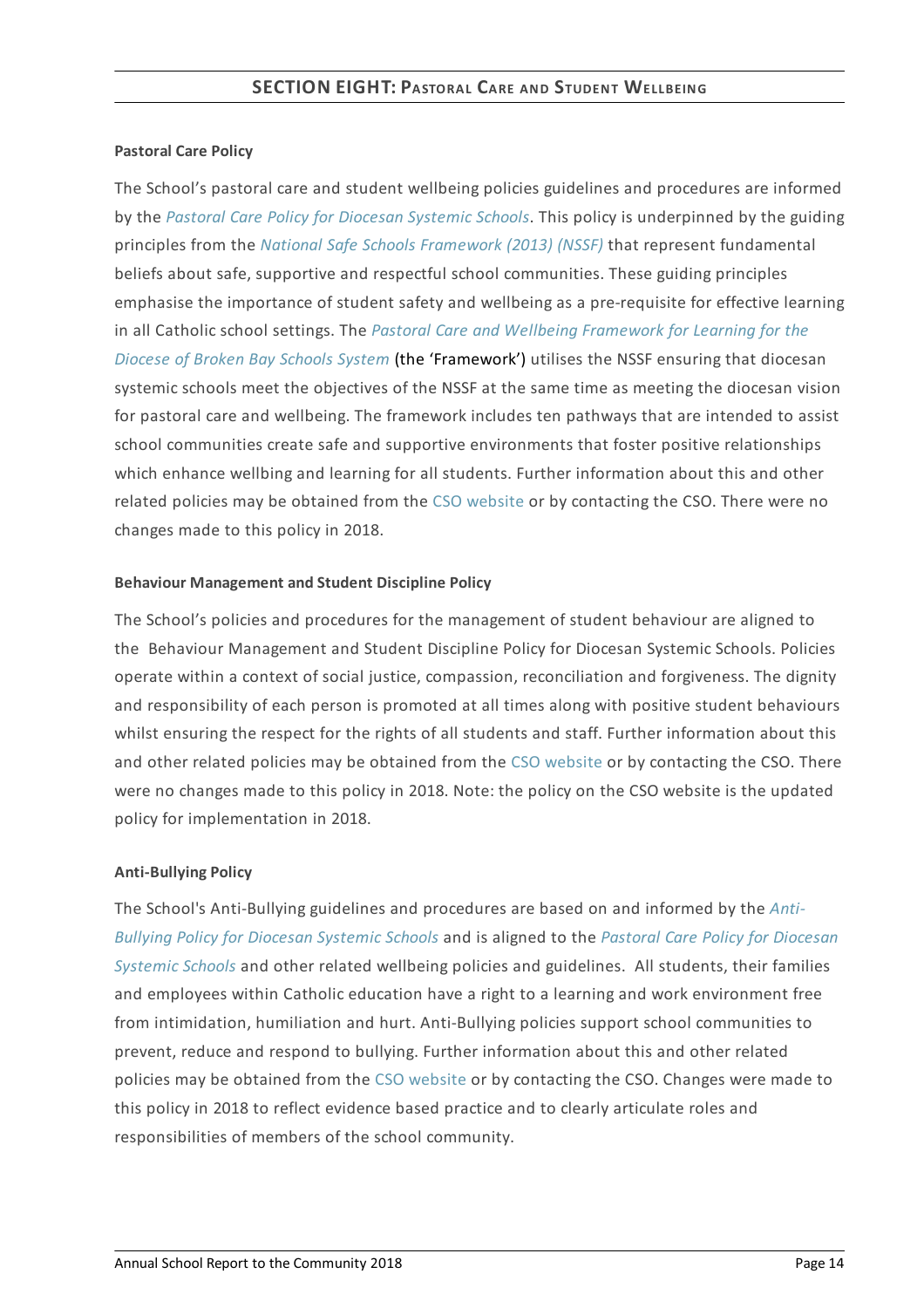#### **Complaints Handling Policy**

The School follows the *[Complaints](https://www.csodbb.catholic.edu.au/about/dsp-collection.cfm?loadref=125) Handling Policy and Procedures for Diocesan Systemic Schools.* A distinctive feature of this policy is to ensure that complaints are addressed in a timely and confidential manner at the lowest appropriate management level in order to prevent minor problems or concerns from escalating. The expectation is that complaints will be brought forward and resolved in a respectful manner recognising the dignity of each person concerned in the process. The policy recognises that a number of more minor or simple matters can be resolved without recourse to the formal complaint handling process but rather, quickly and simply, by discussion between the appropriate people. Further information about this and other related policies may be obtained from the CSO [website](https://www.csodbb.catholic.edu.au/about/dsp-collection.cfm?loadref=125) or by contacting the CSO. There were no changes made to this policy in 2018.

#### **Initiatives Promoting Respect and Responsibility**

The School promotes respect and responsibility through many initiatives. 2018 saw the introduction of PBL as the basis for our behaviour management policy and procedures. We are Respectful, Responsible and Life Long Learners are our three key school rules. We teach these rules through an explicit focus each fortnight on ways we can show we are respectful, responsible and life long learners. Our Year 6 PBL leaders and SRC take a leadership role in promoting these rules and behaviours and also take responsibility in the playground with assisting to solve social problems when they occur. Our PBL system is supported by our 'mini merit' awards where students are rewarded for displaying behaviours aligned to our school rules and strive to achieve various levels for recognition (Bronze, Silver and Gold awards).

To support our youngest students, a Year 6 buddy is assigned to Kindergarten students when they begin school. The buddy takes care of the children as they settle into school life. Students in Year 5 complete a unit of work on leadership that develops concepts of service to others as outlined in the Gospels. They are then elected into leadership positions for the following year. The children in Years 2 to 5 are encouraged to elect leaders who display qualities such as honesty, positive behaviour, and encouragement of others as well as considering students who have upheld the School motto and demonstrated active involvement in school life.

Our student Social Justice leaders continue to meet regularly with the REC and have been involved in many fund raising and awareness raising activities at the School throughout the year with a focus on our Catholic charities. They are also supported by our SRC representatives in fundraising for our sister parish in Lete Foho, East Timor.

Through all these initiatives we aim to build students' capacity to be engaged and effective young people, able to take their place in the world as a global citizen underpinned by Catholic values. This begins with positive behaviours and actions within our school community and families.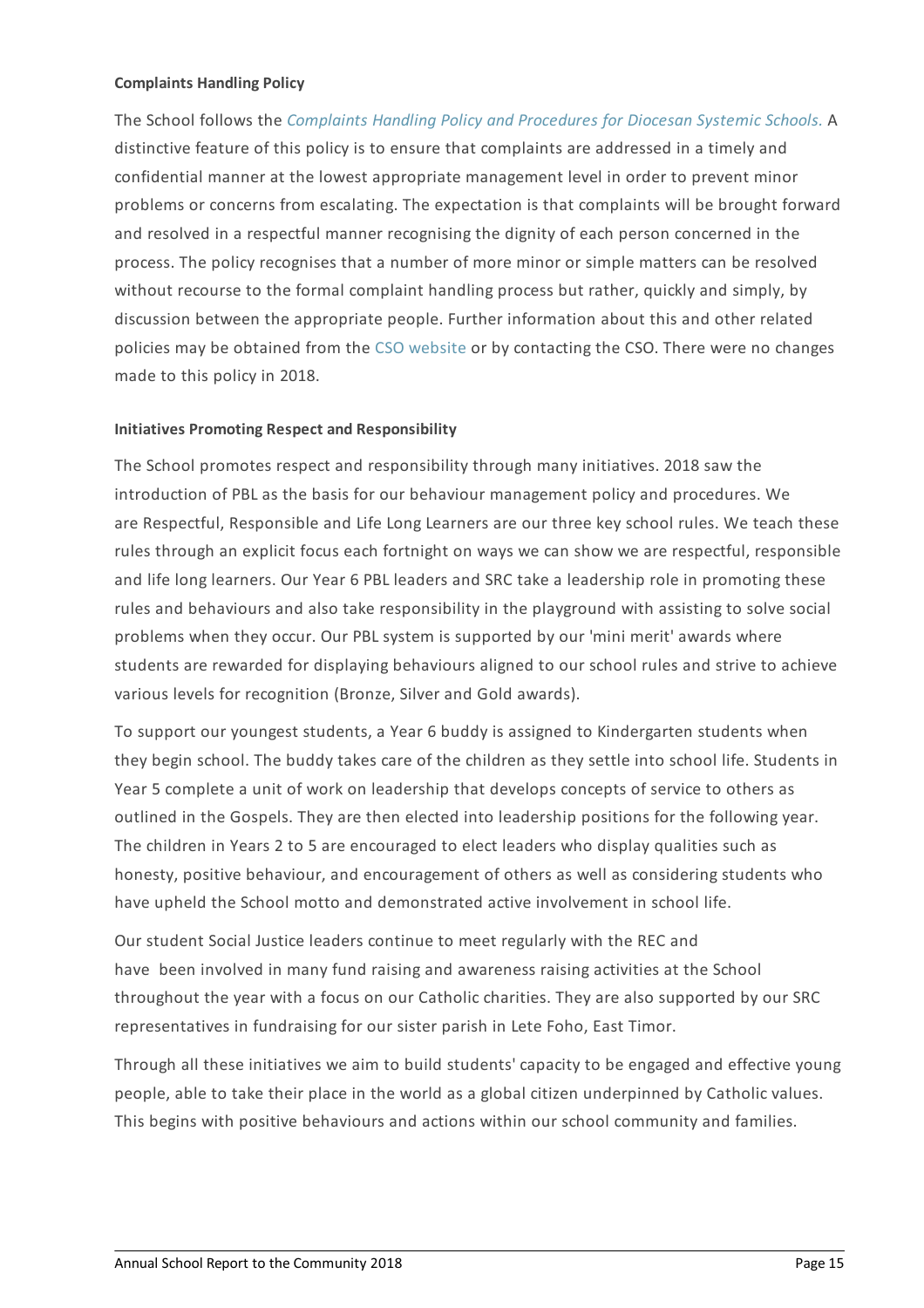#### **SECTION NINE:SCHOOL IMPROVEMENT**

Strategic planning ensures a common purpose and agreed values are established. In Broken Bay systemic schools, this common purpose and agreed values along with goals, targets and key improvement strategies are documented in the School Improvement Plan (SIP). This SIP is a three year planning document and is used to record the School's progress in working towards priorities for improvement in three domains: Mission, Pastoral Care, Learning and Teaching. School improvement planning is supported systemically by the Diocesan *Leading Learning* initiative. This initiative is research based and has been developed in partnership with the University of Auckland. Building on *Leading Learning* in the Learning and Teaching domain, the Diocesan *Learning Principles* guide improvement strategies toward high quality contemporary learning.

#### **KeyImprovements Achieved**

In 2018 key improvements were noted in the following areas:

- evidence of *Cultures of Thinking* routines across many KLAs
- **students' critical, creative and reflective thinking in RE has been strengthened through the** development of assessment tasks that are aligned to the *Quality Assessment Framework*, allowing students to demonstrate knowledge at higher levels
- 32 Chromebooks available to students in Year 5 and 6
- teachers and students using ipads more confidently and effectively to enhance student outcomes
- teachers and students in Years 3-6 confident using the Google Platform
- development of assessment tasks in History, Science and Technology, and Geography that enable students to demonstrate their knowledge at the higher levels (top 2 bands) against the common grade scale.
- the introduction of *Project Based Learning* Units of work in Stage 3.
- whole school PL in English with a focus on Shared text and Using 'Quick Writes" to develop writing skills.
- the introduction of the Positive Behaviours for Learning Framework, the 'St Philip Neri PBL matrix' and the student reward system.
- all students mapped on the SEL continuum.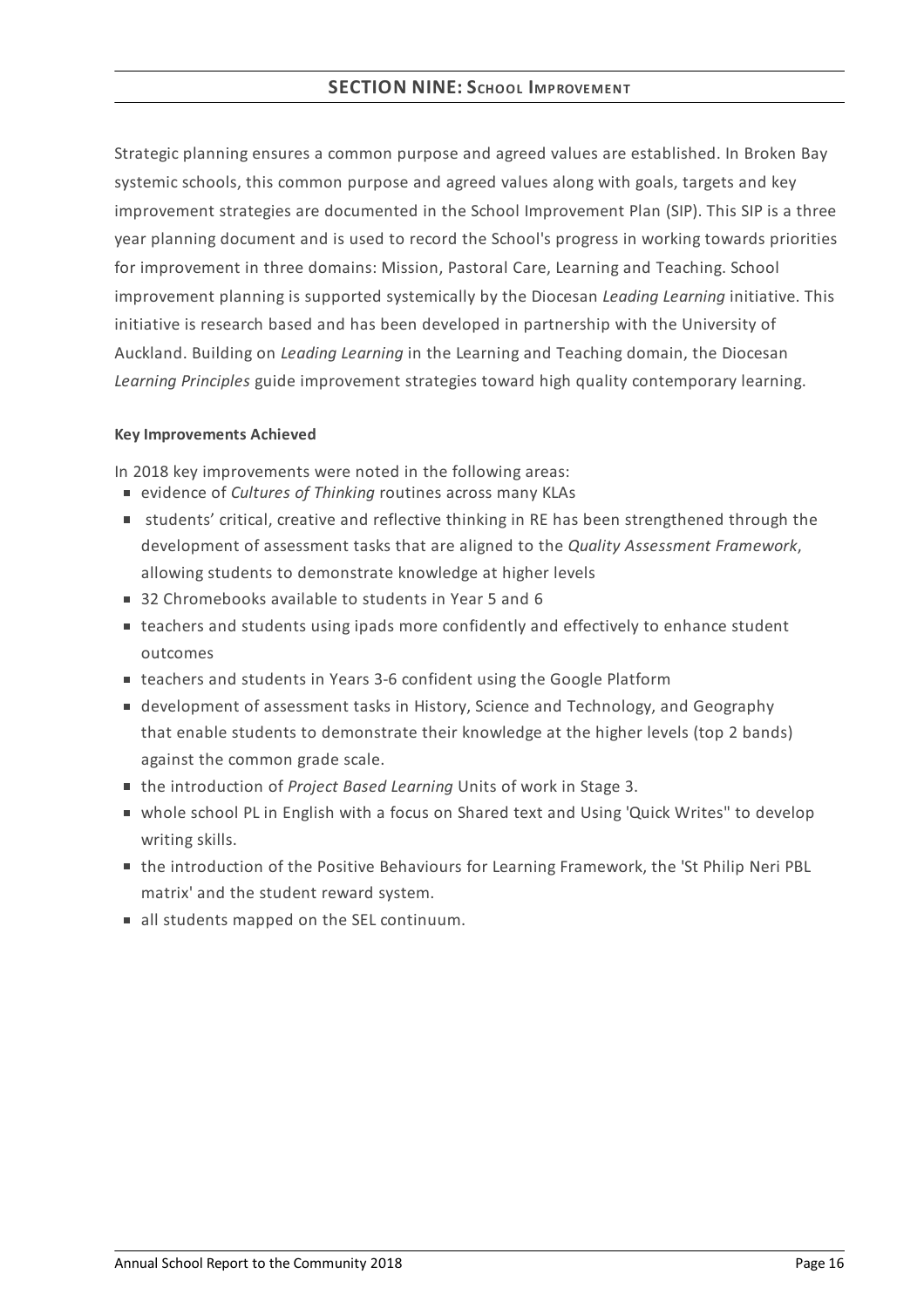#### **Priority KeyImprovements for Next Year**

Key improvement areas for 2019 have been identified as:

- extend Project Based Learning in Stage 3 with parent showcase events twice a year
- implement a 1:1 ipad device program for Stage 3 students
- continue to develop and create assessment tasks that enable students to demonstrate their knowledge at the higher levels (top 2 bands) against the common grade scale
- implement *New Pedagogies for Deep Learning* and track student Learning Competencies in Stage 3
- integrate ICLT capabilities into teaching and learning strategies as well as through assessment
- continue to strengthen the process of learning to write with a focus on punctuation and spelling.
- **If investigate the importance of feedback to students on punctuation and spelling and refine** practices in this area
- closer analysis of MAI data and linking with other data to note trends and areas for development
- continue to utilise the SEL continuum by plotting all students and highlighting areas for skill development.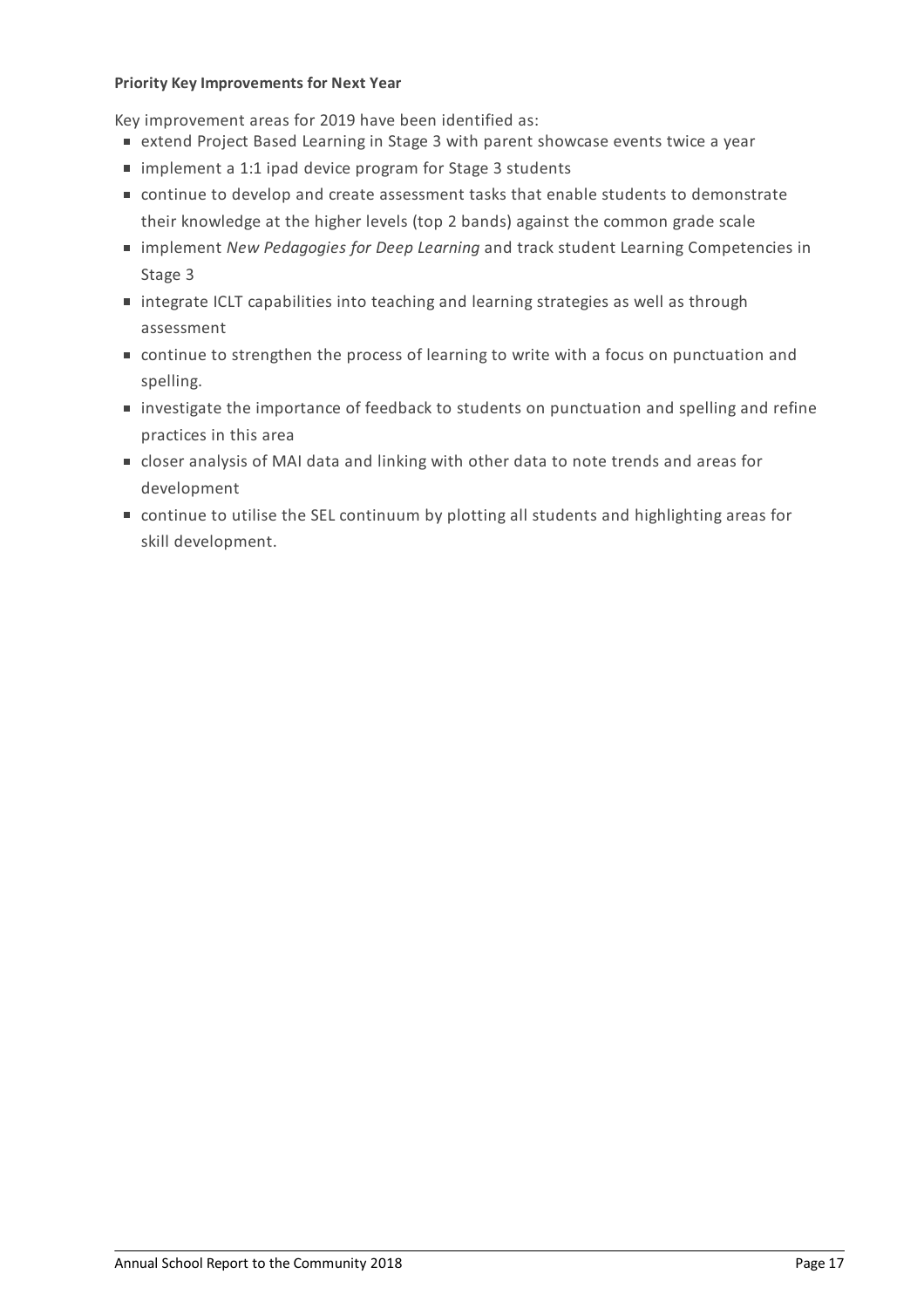#### **SECTION TEN: COMMUNITY SATISFACTION**

The opinions and ideas of parents, students and teachers are valued and sought. Their suggestions are incorporated into planning for and achieving improved outcomes for students. This year, a variety of processes have been used to gain information about the level of satisfaction with the School from parents, students and teachers.

#### **Parent Satisfaction**

Each year, parents' opinions are sought through P&F meetings, Class Parent Meetings, at enrolment and parent/teacher meetings and through surveys.

Consistent strengths have been identified across all forums. Many respondents referred to the warm, welcoming community, focus on faith, strong partnership between the School, parish and parents, dedicated staff who have energy and enthusiasm, strong academic results and many opportunities for students.

Families appreciate the efforts made by the P&F to organise community events. They value the strong partnership that exists between the School, parish and families. In 2018 parents were surveyed regarding technology at the School and the implementation of 1:1 ipad devices in Stage 3. A small Parent Advisory group worked with the School leadership team to plan the way forward in this area. Parents value the school's commitment to technology and their children becoming creative users of IT, capable of using various technology platforms. They also value the focus on parent engagement, with the School providing opportunities each term for parents to be involved in the class lessons, at showcase evenings and regular parent education sessions.

#### **Student Satisfaction**

In 2018 Years 4-6 students completed the *Tell Them From Me* online survey. This survey covered a range of areas including SEL, learning styles, positive relationships, RE and PBL.

Findings from this data highlighted:

- students in Years 4-6 have a positive sense of belonging
- 86% of our students try hard to succeed in their learning
- the vast majority of our students have friends at school that they can trust and who encourage them to make positive choices
- students feel teachers are responsive to their needs and encourage independence with a democratic approach
- **students felt that they were supported in gaining an appreciation of the Catholic faith**
- in our first year of PBL, over 70% of our students reported that they had seen a positive change in behaviour
- the percentage of students who are interested and motivated in their learning is well above the *Tell Them From Me* norms.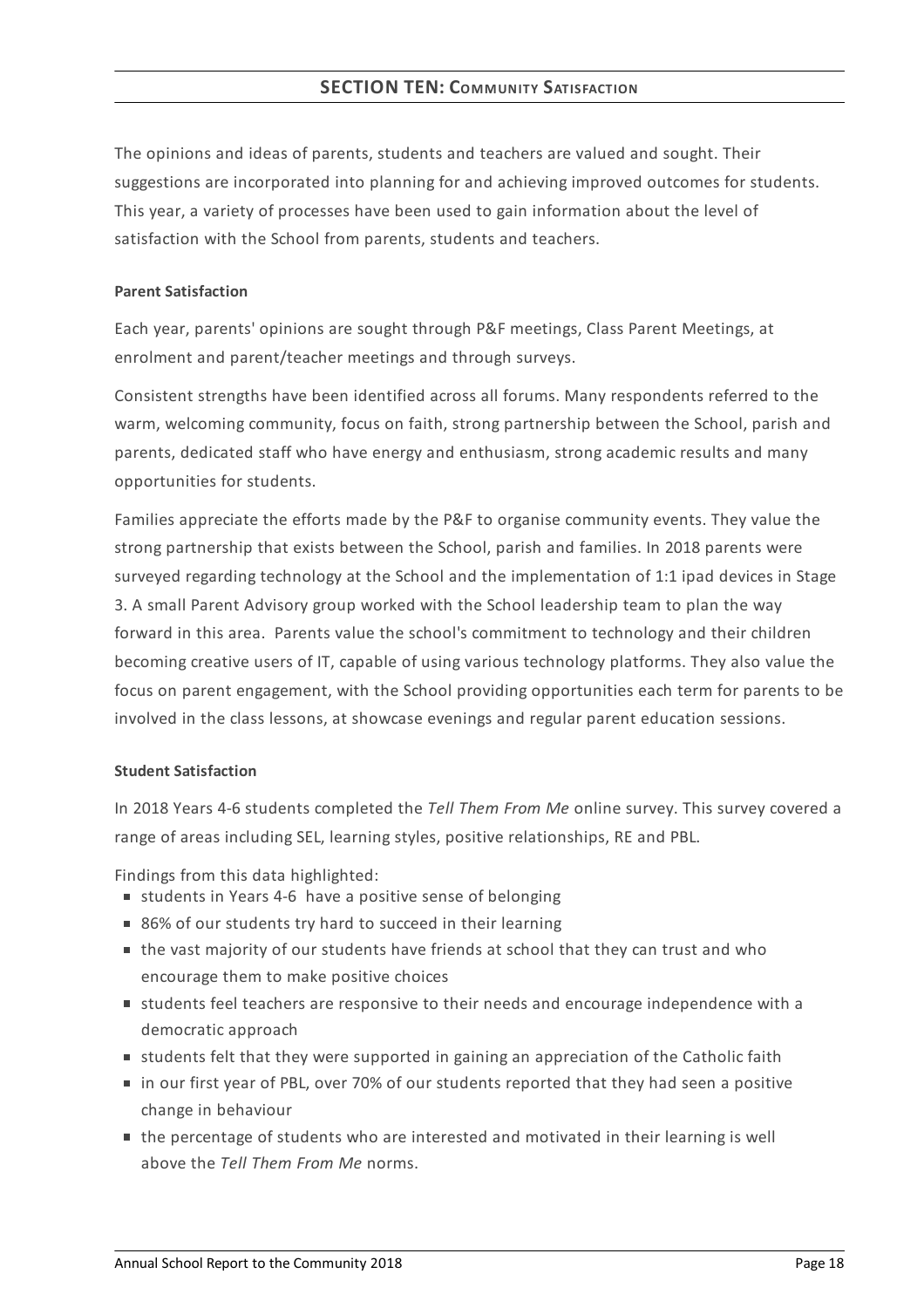#### **Teacher Satisfaction**

The staff at the School are a mixture of both experienced teachers and those in their first seven years of teaching. They enjoy working and learning together and being part of a team. They have seen the value of the new PBL framework and have embraced the 'mini merit' system and the PBL lessons and structures.

They continue to be appreciative of the PL opportunities available and the extra planning time given. Teachers found the many opportunities to work together, at grade and stage level in planning teaching and learning sequences, very valuable and productive. Staff appreciate the continued resourcing of technology throughout the School.

In 2018 the staff found great satisfaction in their work with the *Quality Assessment Framework* to develop rich assessment tasks each term and provide critical feedback to one another based on student work samples. They enjoy this focus on collaboration and problem-solving .Staff have valued the opportunities to share their skills and knowledge on a regular basis at staff meetings and in their leadership of various KLAs.